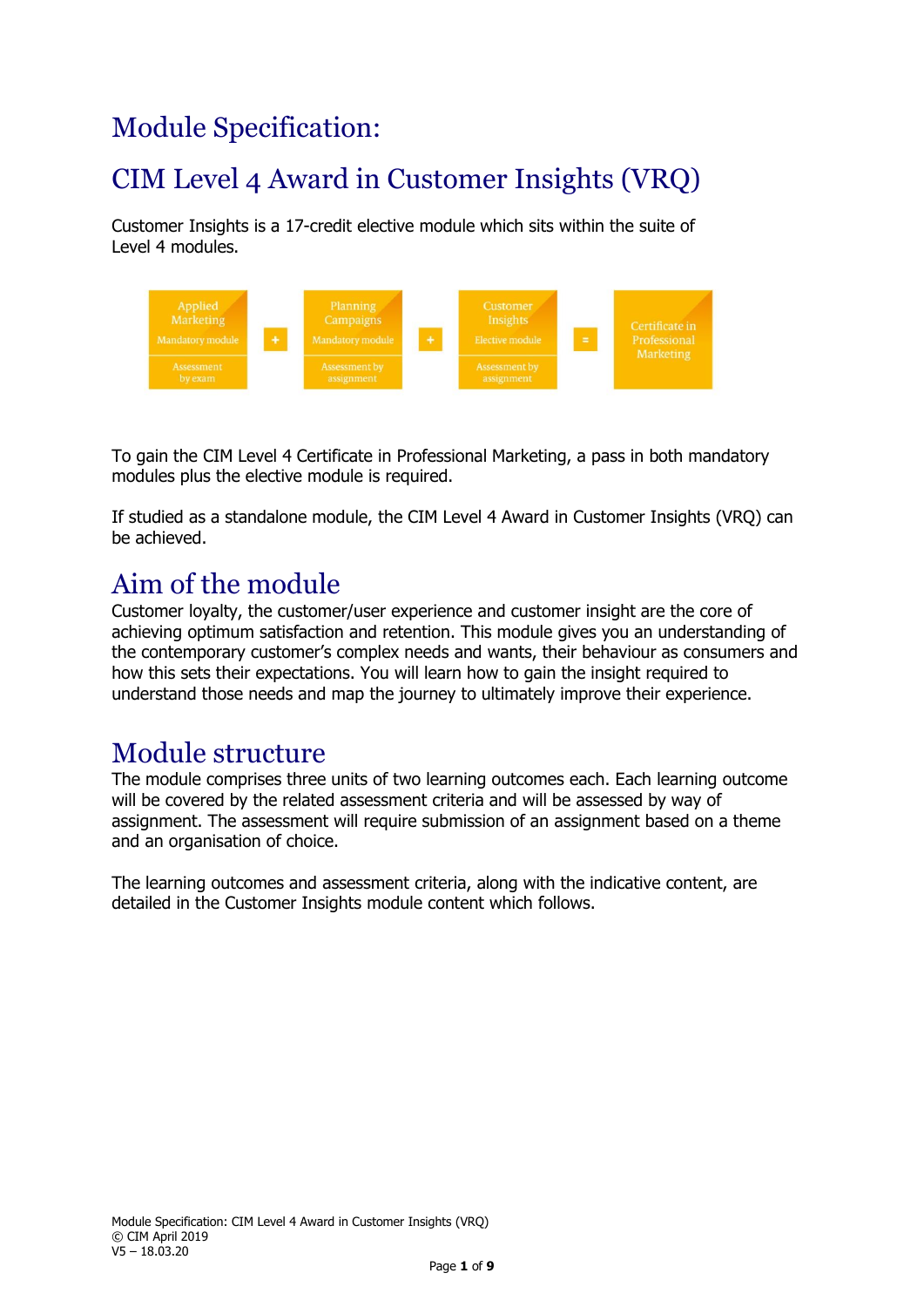### CIM Level 4 Certificate in Professional Marketing (VRQ) Qualification Specification

Please refer to the CIM Level 4 Certificate in Professional Marketing Qualification Specification for all other information relating to the CIM Level 4 Certificate in Professional Marketing including:

- CIM Professional Marketing Competencies
- The Level 4 qualification structure
- Who it is for
- Entry requirements
- The Modular Pathway
- Progression
- Credits and Total Qualification Time (TQT)
- Modes of study
- How it is assessed assessment methodology
- How the assessments are delivered and when
- How it is graded
- When are results issued?
- Module specifications
- What we mean by command words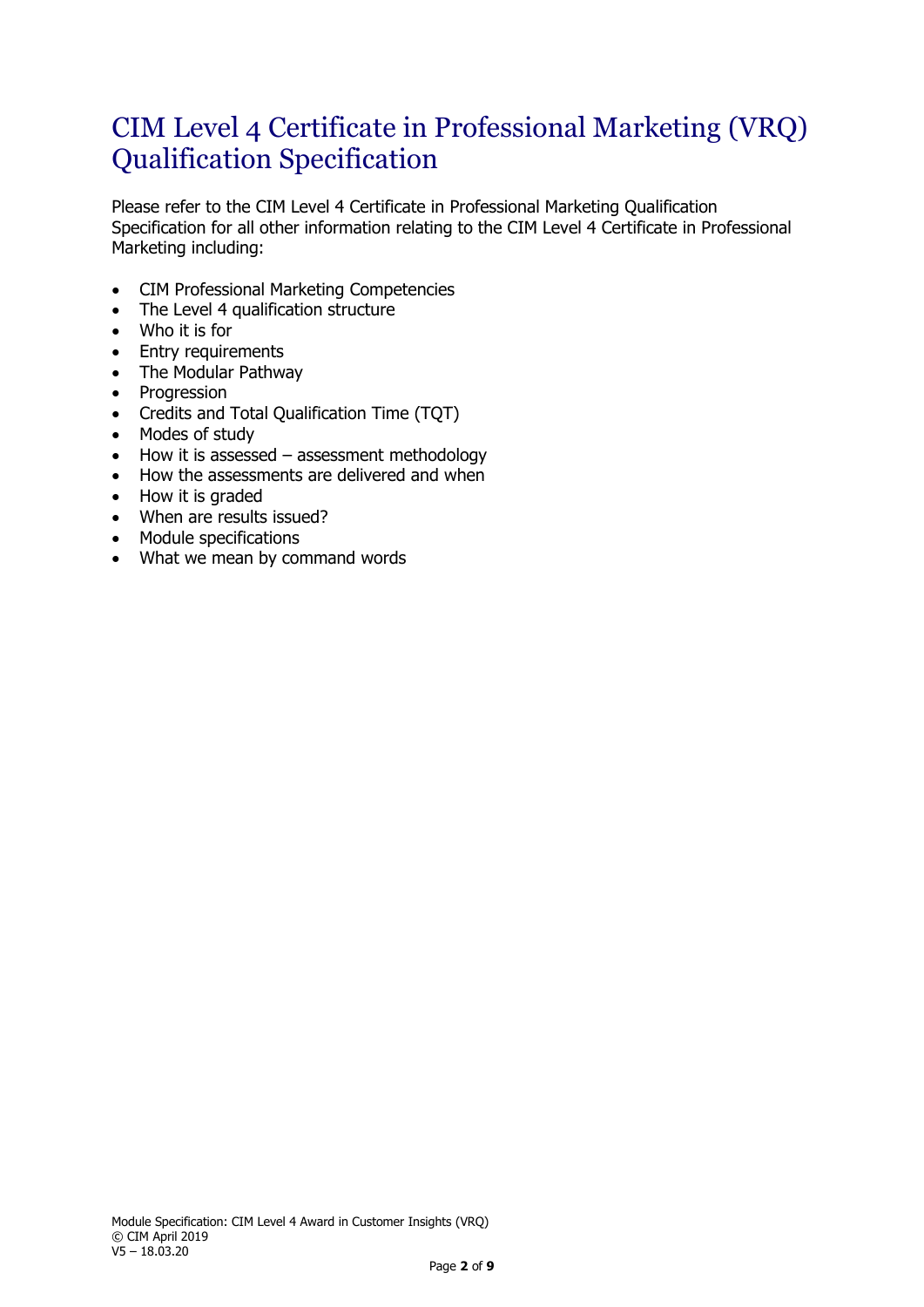### Module Content: Customer Insights (elective)

| Level $\ell$ | Credit value: 17 | Total Qualification Time: 170 hours |
|--------------|------------------|-------------------------------------|
|              |                  | Guided Learning Hours: 150 hours    |

#### **Purpose statement**

This module covers the concepts of customer behaviour and insights to understand contemporary customer expectations. The module covers three units: the first relates to the contexts and factors which influence customer behaviour; the second unit is about understanding and enhancing the customer journey and experience; and the third unit relates to understanding and applying research approaches to gain insights to inform effective marketing decisions.

| <b>Assessment</b>             | <b>Module weighting</b>                                                                                                                                  |
|-------------------------------|----------------------------------------------------------------------------------------------------------------------------------------------------------|
| Organisation based assignment | LO $1 - 15%$ weighting<br>LO $2 - 20%$ weighting<br>LO $3 - 15%$ weighting<br>LO $4 - 15%$ weighting<br>LO $5 - 20%$ weighting<br>LO $6 - 15%$ weighting |

#### **Overarching learning outcomes**

By the end of this module learners should be able to:

#### **Fundamentals of Customer Behaviour**

- Understand the range of customer contexts in which the marketer operates
- Understand the key factors that influence customer behaviour

#### **Customer Experience**

- Understand the customer experience
- Know how to enhance the customer experience

#### **Measuring and Monitoring**

- Understand the range of research methods and metrics available to monitor customer experiences
- Know how to use and apply research approaches to gain insight and inform decision making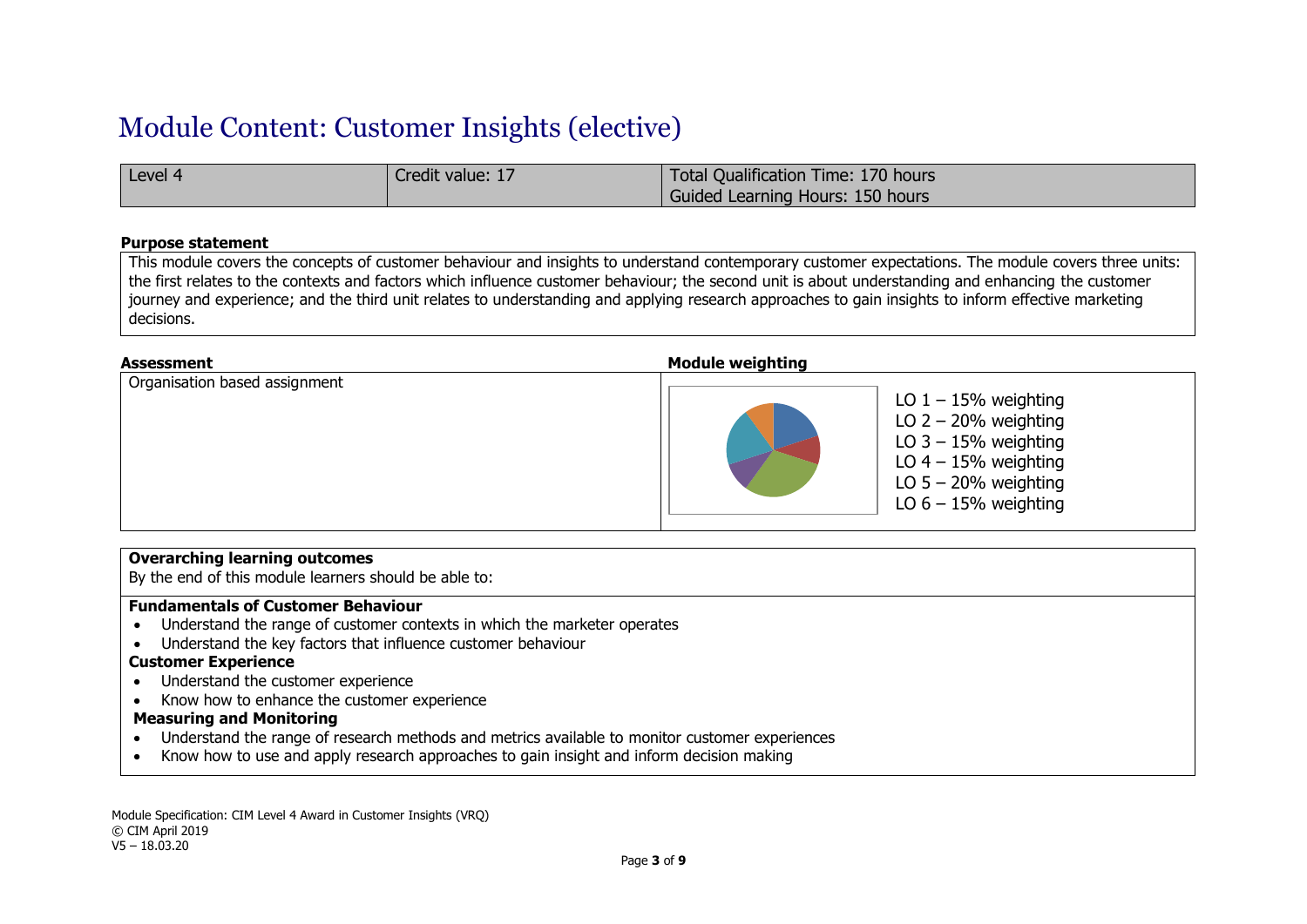## Unit 1: Fundamentals of Customer Behaviour

| <b>Learning Outcomes</b><br>The learner will:                                  | <b>Assessment Criteria</b><br>The learner can:                                                                       | <b>Indicative Content</b>                                                                                                                                                                                                                                                                   |
|--------------------------------------------------------------------------------|----------------------------------------------------------------------------------------------------------------------|---------------------------------------------------------------------------------------------------------------------------------------------------------------------------------------------------------------------------------------------------------------------------------------------|
| 1. Understand the range of customer<br>contexts in which the marketer operates | 1.1 Explain the characteristics and context<br>of the organisation's customers                                       | Types of customers - buyers; consumers;<br>$\bullet$<br>clients; end users; organisations<br>Organsational contexts: Profit; Not-for-<br>Profit; third sector; FMCGs<br>Differences in: motivations; needs; wants;<br>values<br>Influence of technology, environment and<br>global contexts |
|                                                                                | 1.2. Outline how the process of<br>segmentation, targeting and positioning<br>supports differentiation in the market | Segmentation, targeting and positioning<br>concepts<br>Segmentation approaches<br>Targeting and positioning<br>Achieving competitiveness and supporting<br>organisational aims                                                                                                              |
| 2. Understand the key factors that influence<br>customer behaviour             | 2.1 Assess the individual factors and group<br>influences on buyer behaviour                                         | Individual factors<br>Motivation<br>$\circ$<br>Learning<br>Perception<br><b>Attitudes</b><br>Lifestyles<br>Group influences<br>$\bullet$<br><b>Opinion Leaders</b><br>Reference groups<br>Culture<br>$\circ$                                                                                |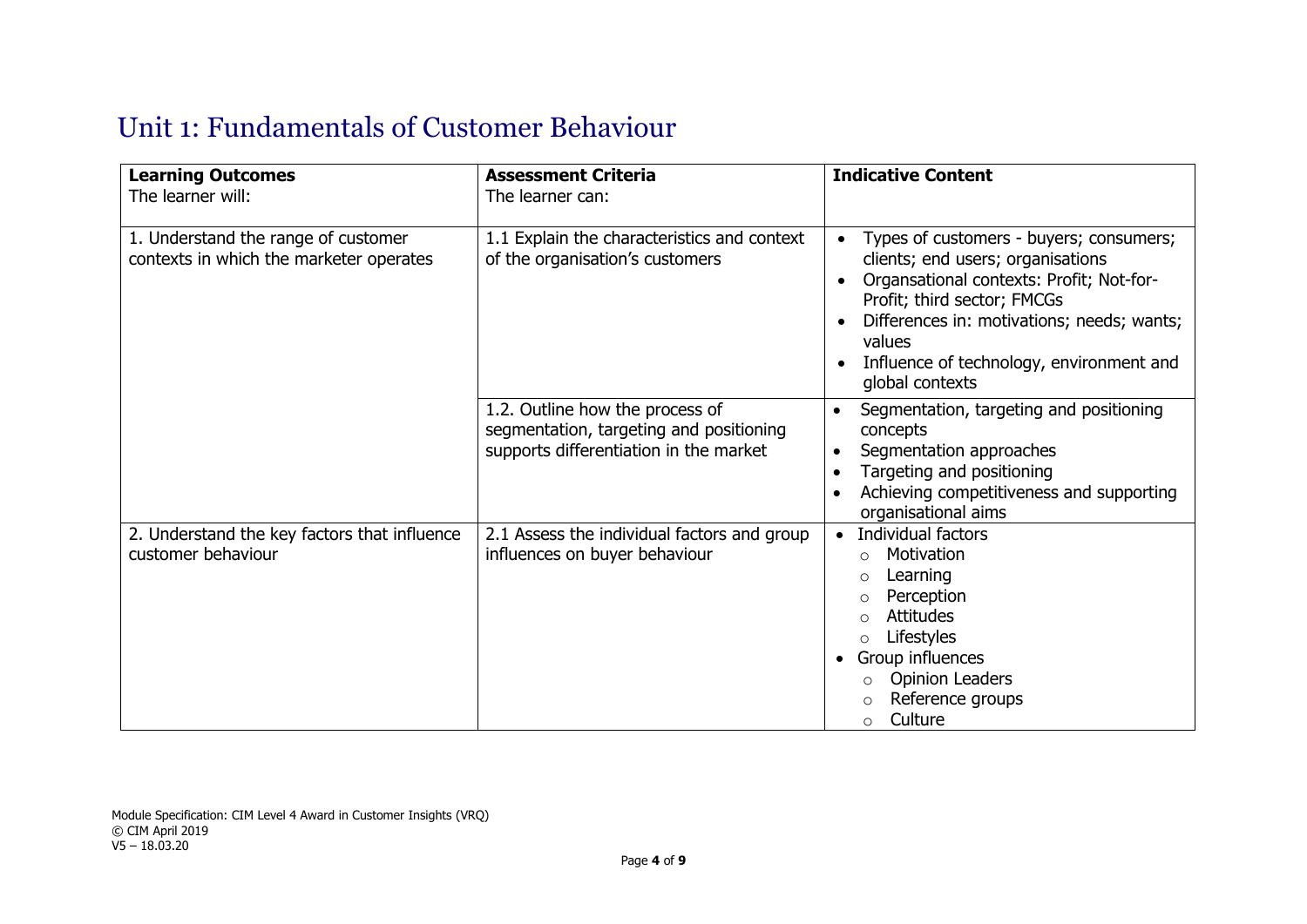| <b>Learning Outcomes</b><br>The learner will: | <b>Assessment Criteria</b><br>The learner can:                                                          | <b>Indicative Content</b>                                                                                                                                    |
|-----------------------------------------------|---------------------------------------------------------------------------------------------------------|--------------------------------------------------------------------------------------------------------------------------------------------------------------|
|                                               | 2.2 Discuss the adaptation of the marketing<br>mix in the context of different consumer<br>requirements | The extended marketing mix $(7Ps)$ –<br>adapting tactics to meet consumer<br>requirements<br>Clear positioning based on segment<br>profiles, wants and needs |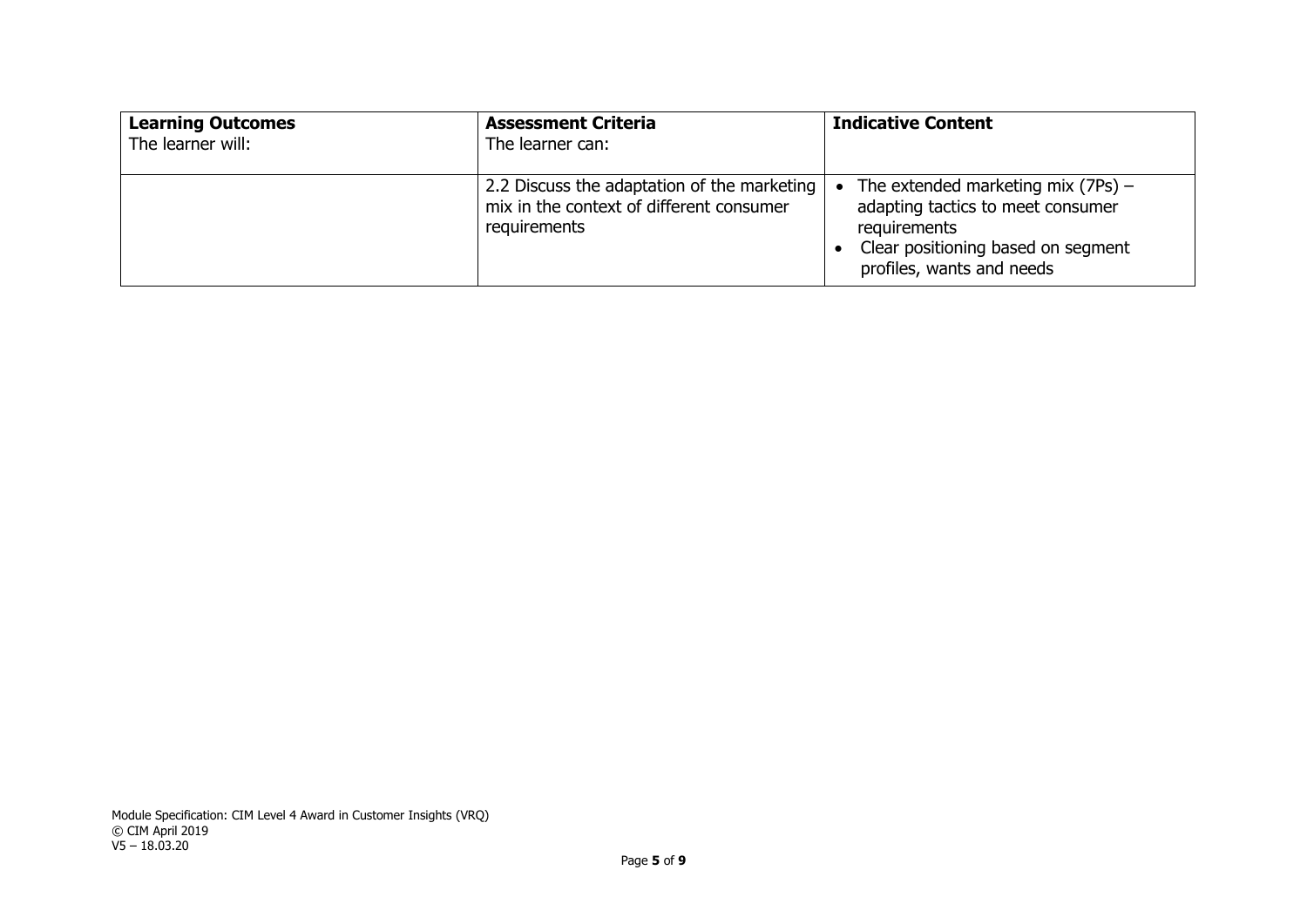# Unit 2: Customer Experience

| <b>Learning Outcomes</b><br>The learner will:     | <b>Assessment Criteria</b><br>The learner can:                                                            | <b>Indicative Content</b>                                                                                                                                                                     |
|---------------------------------------------------|-----------------------------------------------------------------------------------------------------------|-----------------------------------------------------------------------------------------------------------------------------------------------------------------------------------------------|
| 3. Understand the customer experience             | 3.1 Apply the concepts used to understand<br>a customer's experience                                      | Mapping the journey<br>Service satisfaction<br>Critical incidents<br>Moments of truth<br>Customer touchpoints<br><b>Service Blue Prints</b><br>Ladder of Loyalty                              |
|                                                   | 3.2 Describe how digital technologies are<br>influencing customers' expectations and<br>behaviour         | Online forums<br>Comparison websites<br>Social media<br>Online buying                                                                                                                         |
|                                                   | 3.3 Explain how digital technologies are<br>improving marketers' ability to manage<br>customer experience | Direct marketing and selling<br>٠<br>Use of algorithms and AI<br>٠<br>Online complaint handling<br>Post purchase management                                                                   |
| 4. Know how to enhance the customer<br>experience | 4.1 Illustrate how customer experience can<br>be enhanced in context                                      | Mapping the customer journey<br>$\bullet$<br>Identify opportunities and touch points for<br>improvement<br>Closing gaps in expectations vs experience<br>Extending the relationship lifecycle |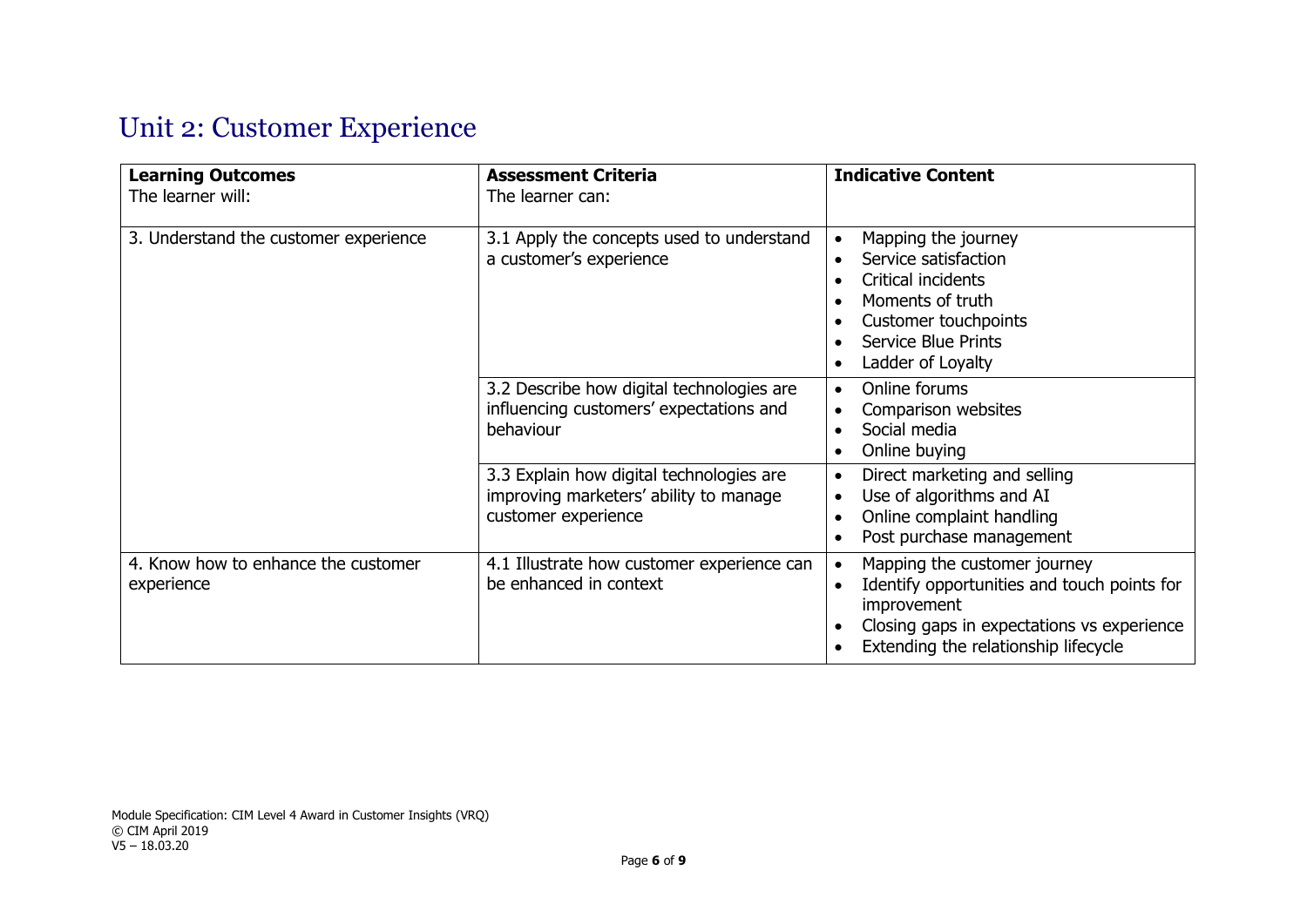| <b>Learning Outcomes</b><br>The learner will: | <b>Assessment Criteria</b><br>The learner can:                                        | <b>Indicative Content</b>                                                                                                                                                                                                              |
|-----------------------------------------------|---------------------------------------------------------------------------------------|----------------------------------------------------------------------------------------------------------------------------------------------------------------------------------------------------------------------------------------|
|                                               | 4.2 Explain the principles and benefits of<br><b>Customer Relationship Management</b> | <b>Customer Relationship Management</b><br>systems<br><b>Customer Relationship Management</b><br>concepts<br>Managing all customer facing interactions<br>Enhancing customer value<br>A dynamic approach $-$ continuous<br>improvement |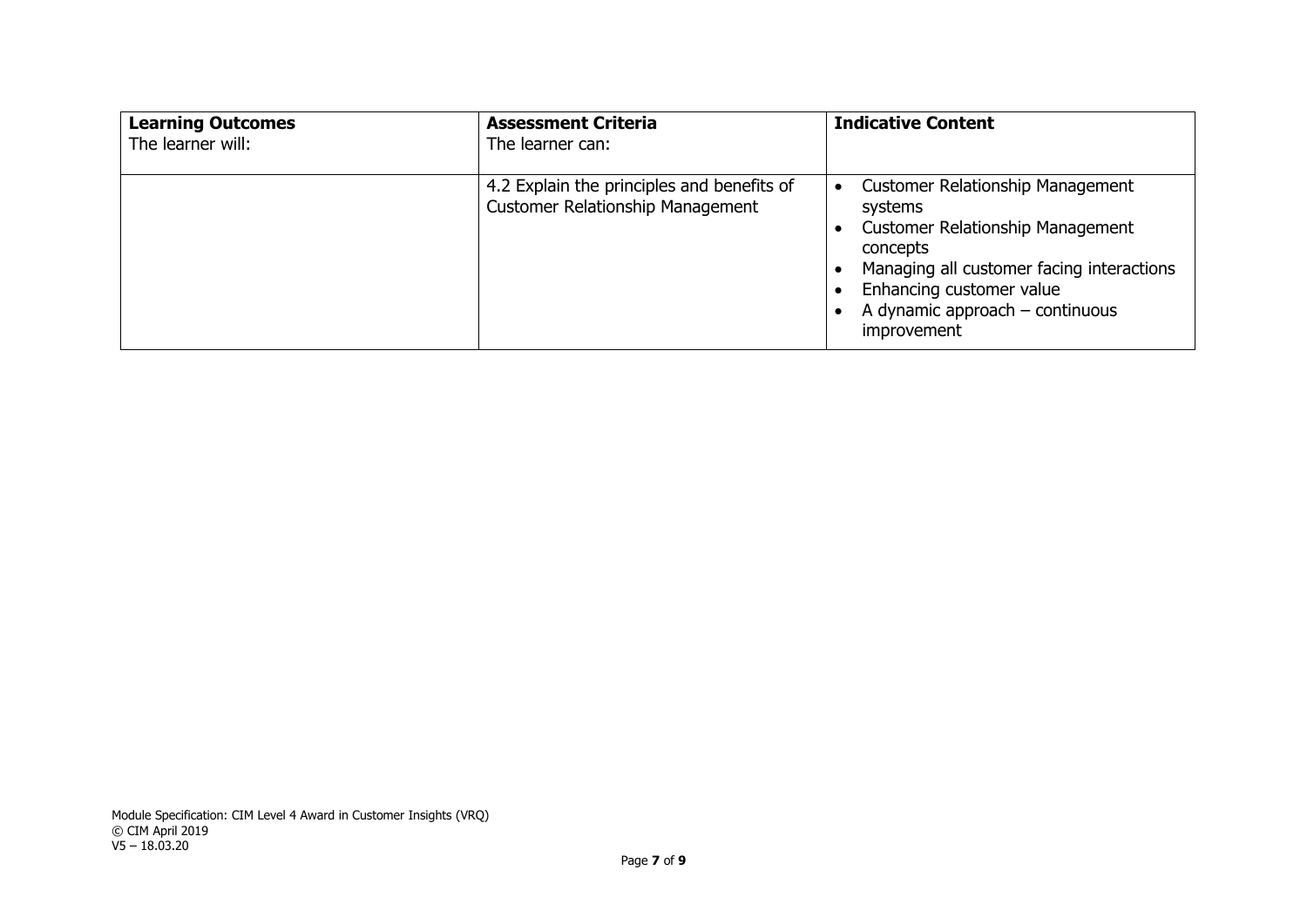# Unit 3: Measuring and Monitoring

| <b>Learning Outcomes</b><br>The learner will:                                                           | <b>Assessment Criteria</b><br>The learner can:                                          | <b>Indicative Content</b>                                                                                                                                                                                                      |
|---------------------------------------------------------------------------------------------------------|-----------------------------------------------------------------------------------------|--------------------------------------------------------------------------------------------------------------------------------------------------------------------------------------------------------------------------------|
| 5. Understand the range of research<br>methods and metrics available to monitor<br>customer experiences | 5.1 Assess research sources and methods<br>for monitoring customer experiences          | Data sources<br>$\bullet$<br>Primary and secondary<br>$\bullet$<br>Quantitative and qualitative<br>Research methods<br>Influences of technology on data sources,<br>gathering, management and analysis                         |
|                                                                                                         | 5.2 Compare and contrast the benefits and<br>limitations of customer experience metrics | <b>Customer Satisfaction Surveys/measures</b><br>$\bullet$<br>Complaints<br>$\bullet$<br>Retention<br>$\bullet$<br>Loyalty<br>Churn<br>Customer Lifetime Value                                                                 |
| 6. Know how to use and apply research<br>approaches to gain insight and inform<br>decision making       | 6.1 Prepare an outline research proposal to<br>gain customer insight                    | Research questions/objectives<br>$\bullet$<br>Research design<br>$\bullet$<br>Data capture instruments<br>Apply research approaches to sampling,<br>ethics, project management, research<br>supplier relationships and costing |
|                                                                                                         | 6.2 Evaluating customer research and<br>insight                                         | Validating sources, rationale, sampling and<br>٠<br>methods<br>Trends, patterns and issues identified<br>Drawing conclusions from insight                                                                                      |